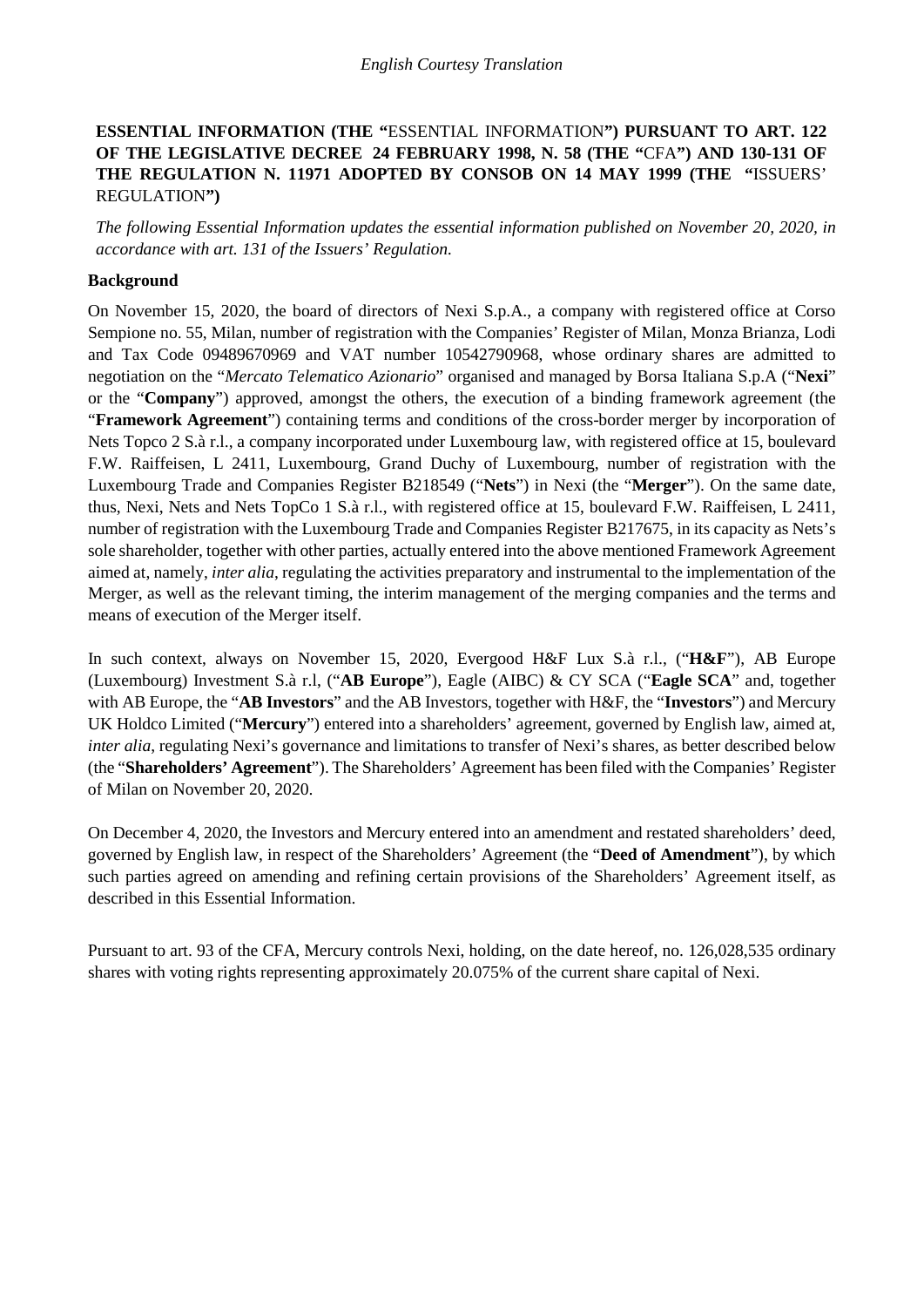# **1. Type of shareholders' agreement**

The Shareholders' Agreement contains provisions falling within scope of art. 122, paragraphs 1 and 5, letter a) and b), of the CFA, which are described in this Essential Information.

# **2. Company whose financial instruments are object of the Shareholders' Agreement**

The company whose financial instruments are object of the Shareholders' Agreement is Nexi S.p.A., a company with registered office at Corso Sempione no. 55, Milan, number of registration with the Companies' Register of Milan, Monza Brianza, Lodi and Tax Code 09489670969 and VAT number 10542790968, whose ordinary shares are admitted to negotiation on the "*Mercato Telematico Azionario*" organised and managed by Borsa Italiana S.p.A.

In particular, the Shareholders' Agreement refers to all shares of Nexi held by Mercury, currently equal to no. 126,028,535 and representing approximately 20.075% of the current share capital of Nexi, over which Mercury exercises control pursuant to art. 93 of the CFA.

Moreover, the Shareholders' Agreement refers also to shares of Nexi which will be held by the Investors after, and as a result of, the completion of the Merger and, therefore, on a *pro-forma* basis, in light of currently available information, overall representing approximately 37.71% of the share capital of Nexi issued at that time, entitling to an equal number of voting rights.

# **3. Voting rights related to the shares conferred in the aggregate**

The Shareholders' Agreement contains undertakings concerning all shares of Nexi held by Mercury, currently equal to no. 126,028,535 and representing approximately 20.075% of the current share capital of Nexi, entitling to an equal number of voting rights, deposited with Monte Titoli S.p.A. (the "**Nexi Shares of Mercury**"), as shown in the table below.

| Number of<br>shares currently issued by Shares of Mercury<br>Nexi |             | Nexi Shares of Shares of Mercury<br>Mercury | ordinary Number of the Nexi Number of voting Percentage of the current share<br>rights related to the capital represented by the Nexi |
|-------------------------------------------------------------------|-------------|---------------------------------------------|---------------------------------------------------------------------------------------------------------------------------------------|
| 627,777,777                                                       | 126,028,535 | 126,028,535                                 | 20.075%                                                                                                                               |

Moreover, the Shareholders' Agreement refers also to shares of Nexi which will be held by the Investors after, and as a result of, the completion of the Merger and, therefore, on a *pro-forma* basis, in light of currently available information, overall representing approximately 37.71% of the share capital of Nexi issued at that time, entitling to an equal number of voting rights (the "**Nexi Shares of the Investors**"), as shown in the table below.

| The Investors                | effective date of the the Investors<br>Merger on a <i>pro-</i><br>forma basis |             | Nexi Shares of the Voting rights related Percentage of the share capital<br>Investors at the to Nexi Shares of represented by the Nexi Shares<br>of the Investors at the effective<br>date of the Merger on a <i>pro-</i><br>forma basis |
|------------------------------|-------------------------------------------------------------------------------|-------------|------------------------------------------------------------------------------------------------------------------------------------------------------------------------------------------------------------------------------------------|
| Evergood H&F Lux S.à<br>r.l. | 259,040,788                                                                   | 259,040,788 | 25.04%                                                                                                                                                                                                                                   |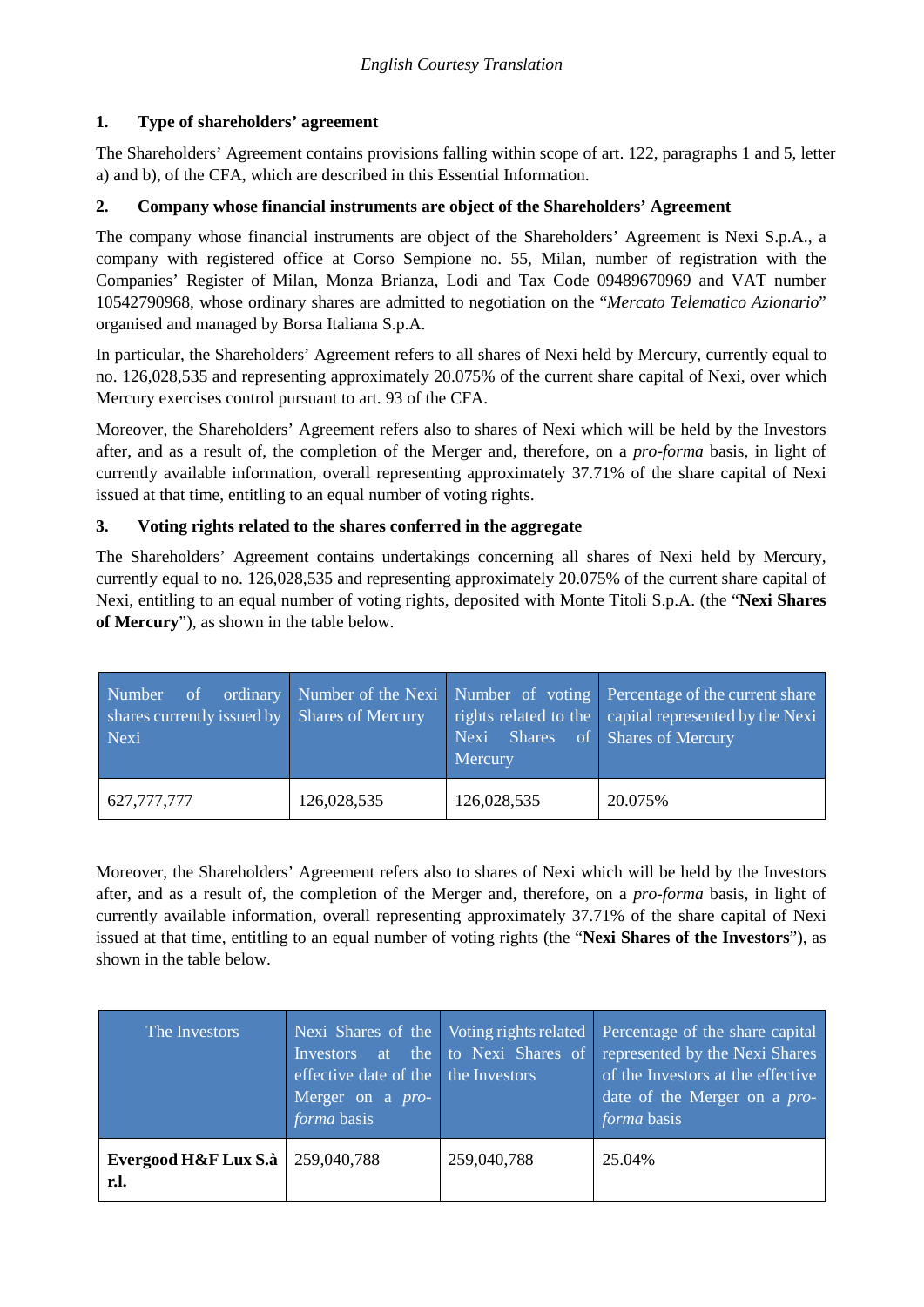| AB<br><b>Europe</b><br>(Luxembourg)<br>Investment S.à r.l. | 52,237,087 | 52,237,087 | 5.05% |
|------------------------------------------------------------|------------|------------|-------|
| <b>Eagle</b> (AIBC) & CY   78,827,627<br><b>SCA</b>        |            | 78,827,627 | 7.62% |

Finally, for the sake of completeness, it should be noted that, after, and as a result of, the completion of the Merger and, therefore, on a *pro-forma* basis, in light of currently available information, the no. 126,028,535 shares of Nexi currently held by Mercury would represent approximately 12.18% of the share capital of Nexi issued at that time, entitling to an equal number of voting rights.

# **4. Persons adhering to the Shareholders' Agreement**

The persons adhering to the Shareholders' Agreement are indicated in the background section. The shareholdings conferred to and object of the Shareholders' Agreement are indicated below:

• Evergood H&F Lux S.à r.l., a private limited company (*société à responsabilité limitée*) incorporated under Luxembourg law and registered with the Luxembourg Trade and Companies Register (*Registre de Commerce et des Sociétés*) under number B225755, with registered office at 15, boulevard F.W. Raiffeisen, L 2411 Luxembourg, Grand Duchy of Luxembourg.

H&F does not currently hold shares of Nexi. After, and as a result of, the completion of the Merger, H&F will hold a stake in Nexi's share capital (calculated on a *pro-forma* basis), in light of currently available information, equal to approximately 25.04% of Nexi's share capital, entitling to an equal number of voting rights.

• AB Europe (Luxembourg) Investment S.à r.l., a private limited company (*société à responsabilité limitée*) incorporated under Luxembourg law and registered with the Luxembourg Trade and Companies Register (*Registre de Commerce et des Sociétés*) under number B218765, with registered office at 2 4, rue Beck, L 1222 Luxembourg, Grand Duchy of Luxembourg.

AB Europe does not currently hold shares of Nexi. After, and as a result of, the completion of the Merger, AB Europe will hold a stake in Nexi's share capital (calculated on a *pro-forma* basis), in light of currently available information, equal to approximately 5.05% of Nexi's share capital, entitling to an equal number of voting rights.

• Eagle (AIBC) & CY SCA, a *société en commandite par actions* incorporated under Luxembourg law and registered with the Luxembourg Trade and Companies Register (*Registre de Commerce et des Sociétés*) under number B211906, with registered office at 2-4, rue Beck, L-1222 Luxembourg, Grand Duchy of Luxembourg.

Eagle SCA does not currently hold shares of Nexi. After, and as a result of, the completion of the Merger, Eagle SCA will hold a stake in Nexi's share capital (calculated on a *pro-forma* basis), in light of currently available information, equal to approximately 7.62% of Nexi's share capital, entitling to an equal number of voting rights.

• Mercury UK Holdco Limited, a company incorporated under the laws of England & Wales registered with number 09638089, whose registered office is at 111 Buckingham Palace Road, London SW1W 0SR, United Kingdom, which, at the date of this Essential Information, holds no. 126,028,535 ordinary shares and representing approximately 20.075% of the current share capital of Nexi, entitling to an equal number of voting rights, deposited with Monte Titoli S.p.A.

## **5. Provisions having shareholder nature contained in the Shareholders' Agreement**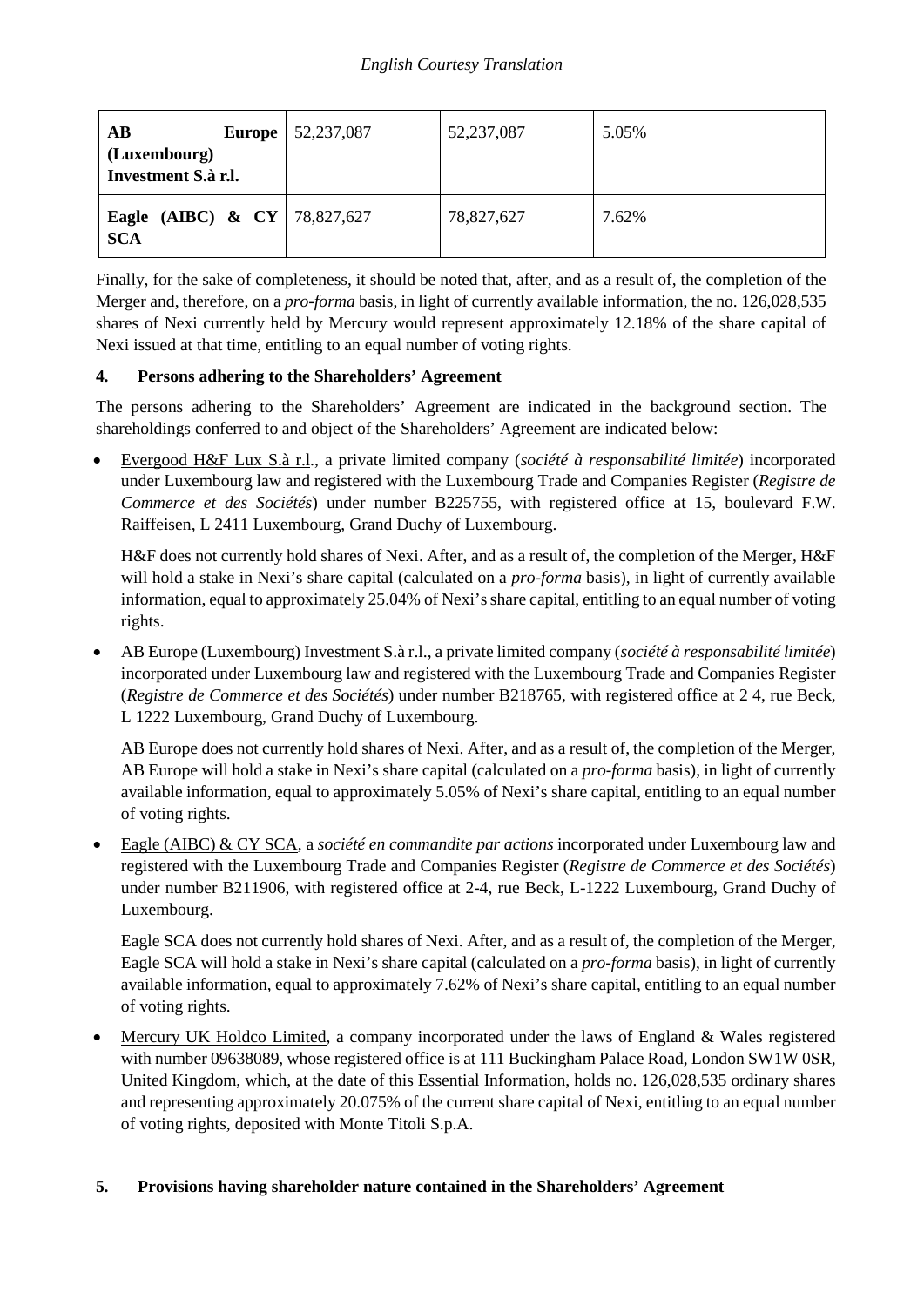The main contents of the provisions having shareholder nature provided for by the Shareholders' Agreement in relation to Nexi are set out below, as modified by the Deed of Amendment. Such changes and additions are indicated in **underlined bold**.

# <span id="page-3-0"></span>*5.1. Governance of Nexi*

## *Composition of the Board of Directors of Nexi*

For so long as Mercury and/or any AB Investor is entitled, pursuant to applicable law and the corporate bylaws of Nexi, to submit a list of candidates for appointment as directors to the board of directors of Nexi, in connection with any shareholders' meeting of Nexi convened to resolve upon the appointment of the members of the board of directors of Nexi, they shall present such list (or vote in favour of this list in circumstances where, by way of example, the relevant list of candidates is presented by the board of directors of Nexi), in accordance with the following provisions:

- (a) Prior to the effective date of the merger by incorporation of SIA S.p.A: into Nexi (the "**SIA Merger**"), including (i) two candidates designated by H&F, for so long as H&F is a shareholder of Nexi holding at least 70% of the shares issued to it in the context of the Merger, or (ii) one candidate designated by H&F, for so long as H&F is a shareholder of Nexi holding at least 50% and less than 70% of the shares issued to it in the context of the Merger.
- (b) Following the effective date of the SIA Merger, including (i) two candidates designated by H&F, for so long as H&F is a shareholder of Nexi holding at least 70% of the shares held by it as at the effective date of the SIA Merger (provided that prior to the effective date of the SIA Merger, H&F has not ceased to be able to designate two candidates pursuant to point  $(a)(i)$  above, or (ii) one candidate designated by H&F, for so long as H&F is a shareholder of Nexi holding at least 50% (and, if point (b)(i) applies in accordance therewith, less than 70%) of the shares held by it as at the effective date of the SIA Merger.
- (c) In any case, if Mercury submits the above mentioned list of candidates, Mercury shall procure that the candidates indicated by H&F are allocated an appropriate rank in the list of candidates so as to ensure the appointment of the candidates of H&F to the board of directors of Nexi if such list of candidates receives the greatest number of votes at the shareholders' meeting of Nexi convened to resolve upon the appointment of members to the board of directors of Nexi.
- (d) If a candidate designated by H&F ceases for any reason to hold his/her office prior to the expiry of the term thereof, Mercury undertakes to exercise its powers as a shareholder of Nexi to procure, to the maximum extent permitted under applicable law, that the board of director of Nexi is convened to appoint a new director designated by H&F, pursuant to article 2386, paragraph 1, of the Italian Civil Code, to replace the ceased director.
- (e) If a reduction in the H&F's shareholding in Nexi falls below the thresholds specified in point (a) and (b) above,  $H \& F$  shall promptly cause the relevant director(s), that it has designated, to resign from their office(s) **(or the parties shall promptly co-operate in order to cause such director(s) to be removed from their office(s)), provided that where this provision applies and where one of the Nexi's directors designated by H&F prior to such reduction is Bo Nilsson, H&F shall not be required to cause Bo Nilsson to resign from his office (or the parties shall not be required to cooperate to cause Bo Nilsson to be removed from his office) and he shall continue to be a director of the board of directors of Nexi if such continuation is approved by each of H&F, the CEO of Nexi, the chairman of the board of directors of Nexi and, for so long as Mercury is a shareholder of Nexi, Mercury itself, and if Bo Nilsson continues to be a director of the board of directors of Nexi in these circumstances, he shall no longer be considered a Nexi's director designated by H&F**.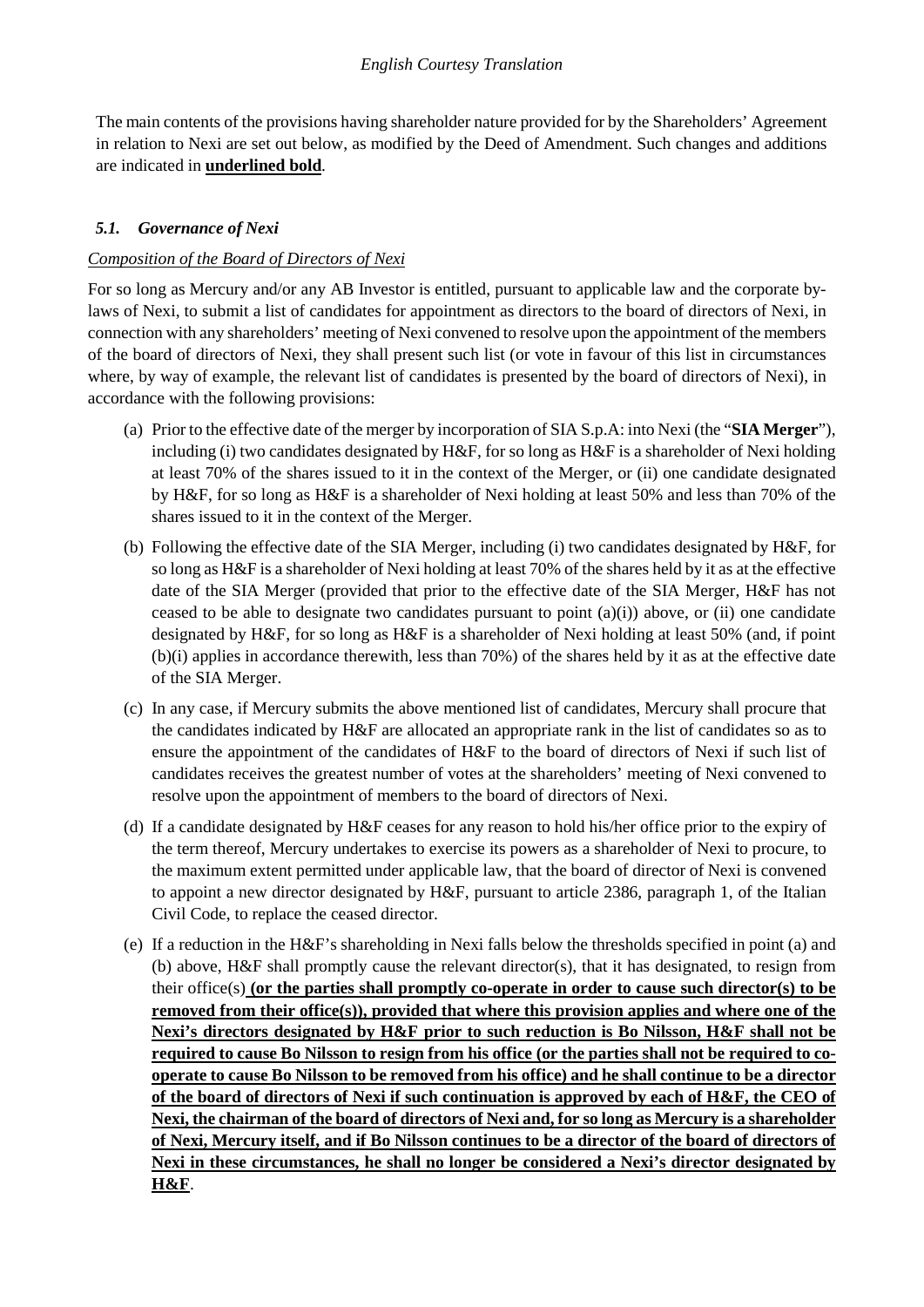For as long as Mercury and/or any AB Investor has such right above, no other party of the Shareholder Agreement shall submit a list of candidates for appointment as directors to the board of directors of Nexi, provided that, if Mercury and the AB Investors cease to be entitled of such right, H&F shall have the right, but not the obligation, to present its own list of candidates, pursuant to applicable law, the corporate by-laws of Nexi and the CDPE SHA (as defined below).

The candidates designated by H&F shall not be required to meet any independence or gender requirement (or any other requirement under applicable laws which all the members of the board of directors of Nexi are not asked to satisfy) provided, however, that for so long as H&F is entitled to designate two candidates for appointment as directors of the board of directors of Nexi, one of them must be either: (a) Bo Nilsson; or (b) an appropriate independent candidate.

For so long as at least one director designated by H&F is a member of the board of directors of Nexi, the parties shall procure that such person shall be a member of: (i) the strategic committee of Nexi; and (ii) each committee of the board of directors of Nexi on which both or either of the AB Investors and/or Mercury are represented from time to time.

# *5.2. CDPE SHA*

The Investors and Mercury undertake to use reasonable endeavours to agree in good faith a shareholders' agreement to be entered into amongst themselves and with, among others, CDP Equity S.p.A. (the "**CDPE SHA**") upon legally binding documents in connection with the SIA Merger being executed provided that:

- (a) the CDPE SHA shall allocate to H&F the right to designate the relevant number of directors of Nexi provided for by paragraph [5.1](#page-3-0) above, from time to time on terms which are no less favourable to H&F than those set out in the Shareholders' Agreement;
- (b) to the extent that the CDPE SHA includes provisions governing the sell-down arrangements regarding shares of Nexi, such provisions shall be based on the principles established by the Shareholders' Agreement; and
- (c) the CDPE SHA grants H&F a *pro rata* right to participate in any transfer concerning shares of Nexi from the AB Investors and/or Mercury to CDP Equity S.p.A. pursuant to any contractual rights granted in favour of CDP Equity S.p.A.

# *5.3. Dealing in shares of Nexi*

From the date of this Shareholders' Agreement until the effective date of the Merger (inclusive), the parties undertake to each other that they shall not, and shall procure that their respective affiliates shall not, acquire or transfer any share of Nexi Securities, except for transfers or acquisitions of shares of Nexi which:

- (a) are expressly contemplated by the terms of the Framework Agreement;
- (b) arise as a result of Mercury executing and delivering an irrevocable commitment or undertaking to vote in favour of the Merger or otherwise exercising any voting power or other rights attaching to the Nexi Shares of Mercury;
- (c) required by law or by any competent authority or by order of a court of competent jurisdiction; or
- (d) **by Sunley House, provided that it will not acquire Nexi Securities for aggregate consideration in excess of Euro 50,000,000 from the date of the Shareholders' Agreement until the effective date of the Merger (inclusive); or**
- (e) **by Excluded Bain Funds, provided that it will not acquire Nexi Securities for aggregate consideration in excess of Euro 50,000,000 from the date of the Shareholders' Agreement until**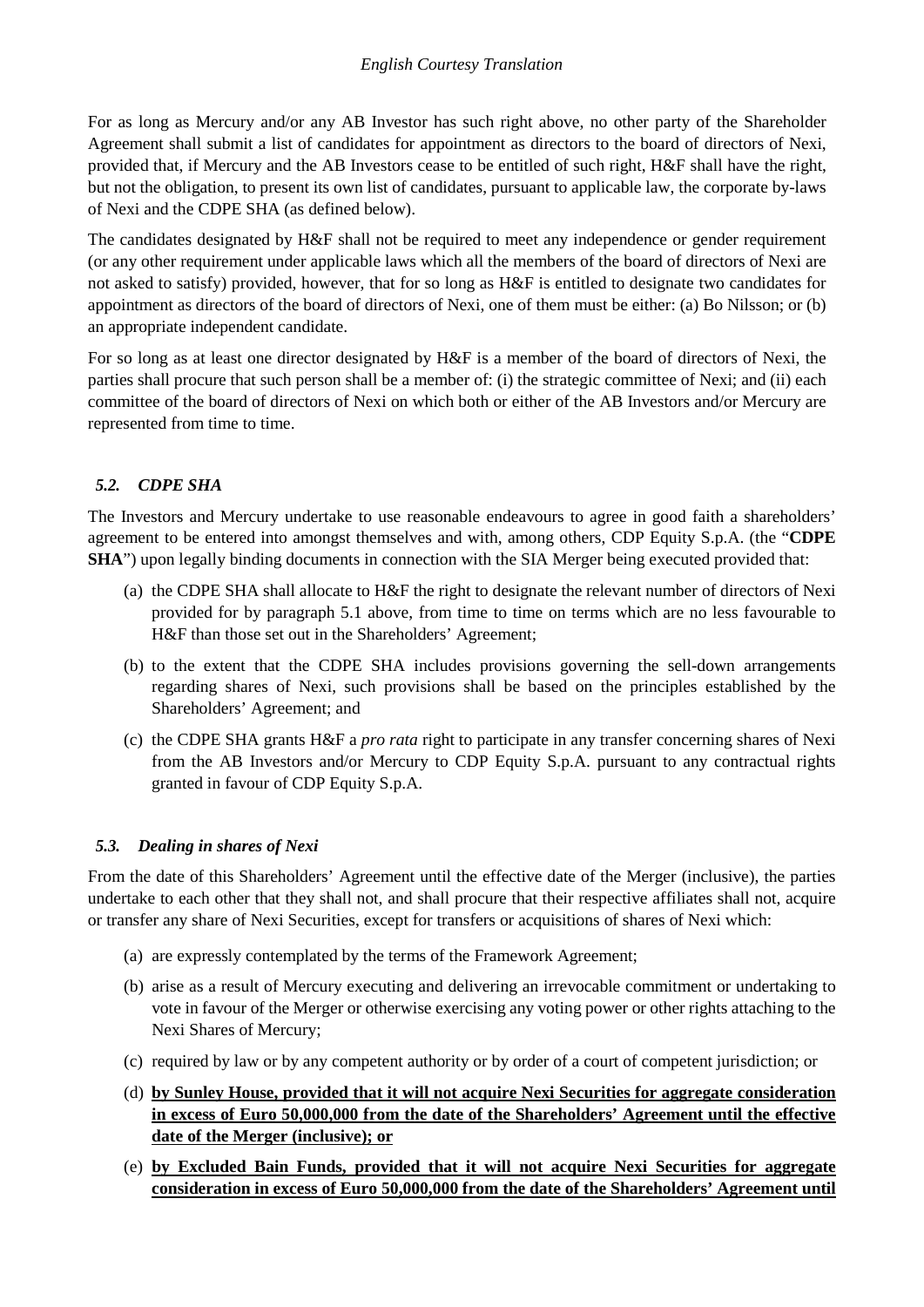## **the effective date of the Merger (inclusive)**.

**"**Sunley House**" means: (a) Sunley House Capital Management LLC and its subsidiary undertakings; (b) any funds managed and/or advised by any person within (a) including, without limitation, Sunley House Capital Master Limited Partnership; and (c) the subsidiary undertakings of such funds within (b)**.

"Excluded Bain Fund**" means any fund managed and/or advised by Bain Capital Private Equity Europe LLP and/or any of its affiliates which is not in their private equity business unit (including without limitation any credit and/or public equities fund)**.

The parties undertake to each other that they shall not, and shall procure that their affiliates **(including Sunley House and Excluded Bain Funds, which shall be deemed, respectively, an affiliate of Mercury, the AB Investors and Advent International Corporation and affiliates of Mercury, the AB Investors and for Bain Capital Private Equity Europe LLP)** shall not, acquire any interests in Nexi Securities or act in a way which would trigger an obligation to launch a mandatory takeover offer pursuant to art. 106 *et seq*. of the CFA in respect of shares of Nexi on any of the parties, either severally or jointly.

Notwithstanding anything to the contrary, Mercury shall be permitted to: (i) comply with any obligations which it has and/or rights it has granted as at the date of this Shareholders' Agreement which require it to transfer or would on exercise thereof require it to transfer any Nexi Shares of Mercury, in each case to the extent those obligations and/or rights have been fairly disclosed to H&F prior to the date of this Shareholders' Agreement **(as well as pursuant to any grants of Nexi Securities pursuant to any existing share plan in favour of Nexi group employees)**; and/or (ii) transfer to Fides S.p.A. such proportion of the Nexi Shares of Mercury as represent Fides S.p.A.'s indirect interest in Nexi Shares of Mercury and Fides S.p.A. shall not be required to be subject to any of the restrictions on transfer set out in this Shareholders' Agreement and/or to transfer to any person such proportion of the Nexi Shares of Mercury as represent Fides S.p.A.'s indirect interest in Nexi Shares of Mercury provided that the net proceeds of such sale are distributed exclusively to Fides S.p.A. and its investors and, in particular, are not distributed or otherwise made available to any fund managed and/or advised by Advent International Corporation or Bain Capital Private Equity Europe LLP; and/or (iii) complying with any obligations it has in relation to Nexi Shares of Mercury under any call option granted after the date of this Shareholders' Agreement to any person who is, or will otherwise become, a holder of shares of Nexi other than pursuant to the exercise of that option (the "**New Call Option**"), provided that the New Call Option gives: (*x*) the other shareholders of Nexi the *pro rata* opportunity (according to the relevant disposal percentages under the formula indicated in the Shareholders' Agreement (the "**Disposal Percentage**")); and (*y*) the Management Vehicles (as defined under the Management Sell-Down Letter) the opportunity (in such amount as is required pursuant to the terms of the Management Sell-Down Letter), to sell shares of Nexi to such person pursuant to (and on the same terms as) any such New Call Option. "**Management Sell-Down Letter**" means the letter entered into on the date of execution of the Shareholders' Agreement by the Management Vehicles in favour of H&F and the AB Investors setting out, among other things, the terms on which the parties thereto agree to coordinate transfers of the shares of Nexi.

If Mercury proposes to transfer any Nexi Shares of Mercury pursuant to paragraphs above and at any time when the Underwriter Lock-Up (as defined below) is in place in respect of such Nexi Shares of Mercury, such transfer such be conditional upon the transferee agreeing to the terms of the Underwriter Lock-Up in respect of the Nexi Shares of Mercury being transferred.

## <span id="page-5-0"></span>*5.4. Transfer restrictions*

Subject to other provisions contained in the Shareholders' Agreement, the parties acknowledge and agree that, respectively, transfers of the Nexi Shares of Mercury or Nexi Shares of the Investors shall not be permitted on and from the date of this Shareholders' Agreement and until:

(a) with respect to 100% of the Nexi Shares of the Investors or Nexi Shares of Mercury (as applicable), the date which is six months after the effective date of the Merger;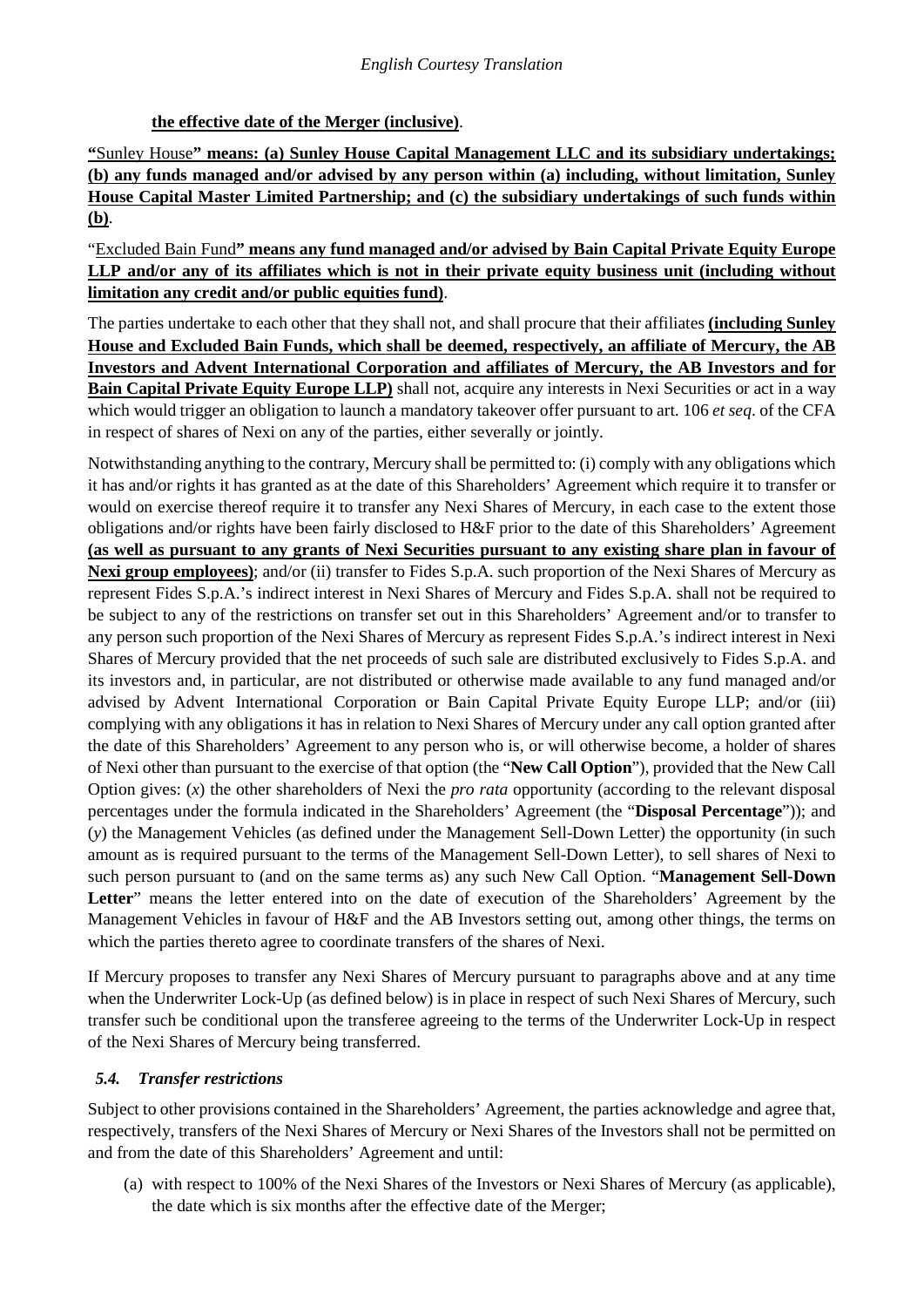- (b) with respect to 66% of the Nexi Shares of the Investors or Nexi Shares of Mercury (as applicable), the date which is 12 months after the effective date of the Merger;
- (c) with respect to 33.4% of the Nexi Shares of the Investors or Nexi Shares of Mercury (as applicable), the date which is 24 months after the effective date of the Merger.

The parties shall not, and shall procure that their respective affiliates **(excluding Sunley House and Excluded Bain Funds)** shall not, transfer any shares of Nexi at any time after the effective date of the Merger unless such transfer is:

- (a) made pursuant to a sell-down implemented in accordance with this Shareholders' Agreement;
- (b) made by a shareholder of Nexi who, together with its affiliates **(excluding Sunley House and Excluded Bain Funds)**, holds directly or indirectly less than two per cent of Nexi's total issued share capital immediately prior to such transfer;
- (c) the exercise of voting power or other rights attaching to shares of Nexi;
- (d) a transfer made by any Investor to a Permitted Transferee of that Investor, providing that "**Permitted Transferee**" means, in relation to any Investor, any of its affiliates **(excluding Sunley House and Excluded Bain Funds)** which is not, at the relevant time, (i) subject to an ongoing insolvency event (or different procedure with same effects); or (ii) with respect to whom all reasonable KYC requirements of any Investor which that Investor is required, by applicable law or regulation, to apply, have not been met to a reasonable satisfaction; or
- (e) required by law or by any competent authority or by order of a court of competent jurisdiction,

provided in each case that the transfer is not prohibited by the terms of the lock-up undertakings of the shareholders of Nexi.

## *5.5. Transfer restrictions following the effective date of the SIA Merger*

If the effective date of the SIA Merger occurs prior to the date which is 24 months after the effective date of the Merger, paragraph [5.4](#page-5-0) above shall cease to apply in respect of Mercury and Mercury acknowledges and agrees that no transfer of the Nexi Shares of Mercury shall be permitted on and from the date of this Shareholders' Agreement until:

- (a) with respect for 100 % of the Nexi Shares of Mercury, the date which is 6 months after the effective date of the SIA Merger; and
- (b) without prejudice to point (a) above, with respect to 50% of the Nexi Shares of Mercury, the date which is 12 months after the effective date of the SIA Merger, provided that this paragraph shall not restrict transfers of the Nexi Shares of Mercury for a price per share in excess of EUR 15.50 per each Nexi Share of Mercury.

#### *5.6. Sell-Down*

The parties acknowledge and agree that, in order to allow an orderly disposal of the shares of Nexi held by them, each of the Investors and/or Mercury may initiate, alone or together with others, in any transaction or series of transactions, a transfer of shares of Nexi (the "**Proposed Disposal**") provided that:

- (a) the Investors and Mercury co-operate and consult with one another in good faith as to the timing and terms of a Proposed Disposal and the timing of service of a notification in writing to the other Nexi's shareholders of their intention to affect such disposal (the "**Disposal Notice**");
- (b) any Investors and/or Mercury (as applicable) (the "**Triggering Shareholder**") gives the other shareholders of Nexi (each a "**Recipient Shareholder**" and together, the "**Recipient Shareholders**") the right (without having the obligation) to elect, subject to the consummation of the Proposed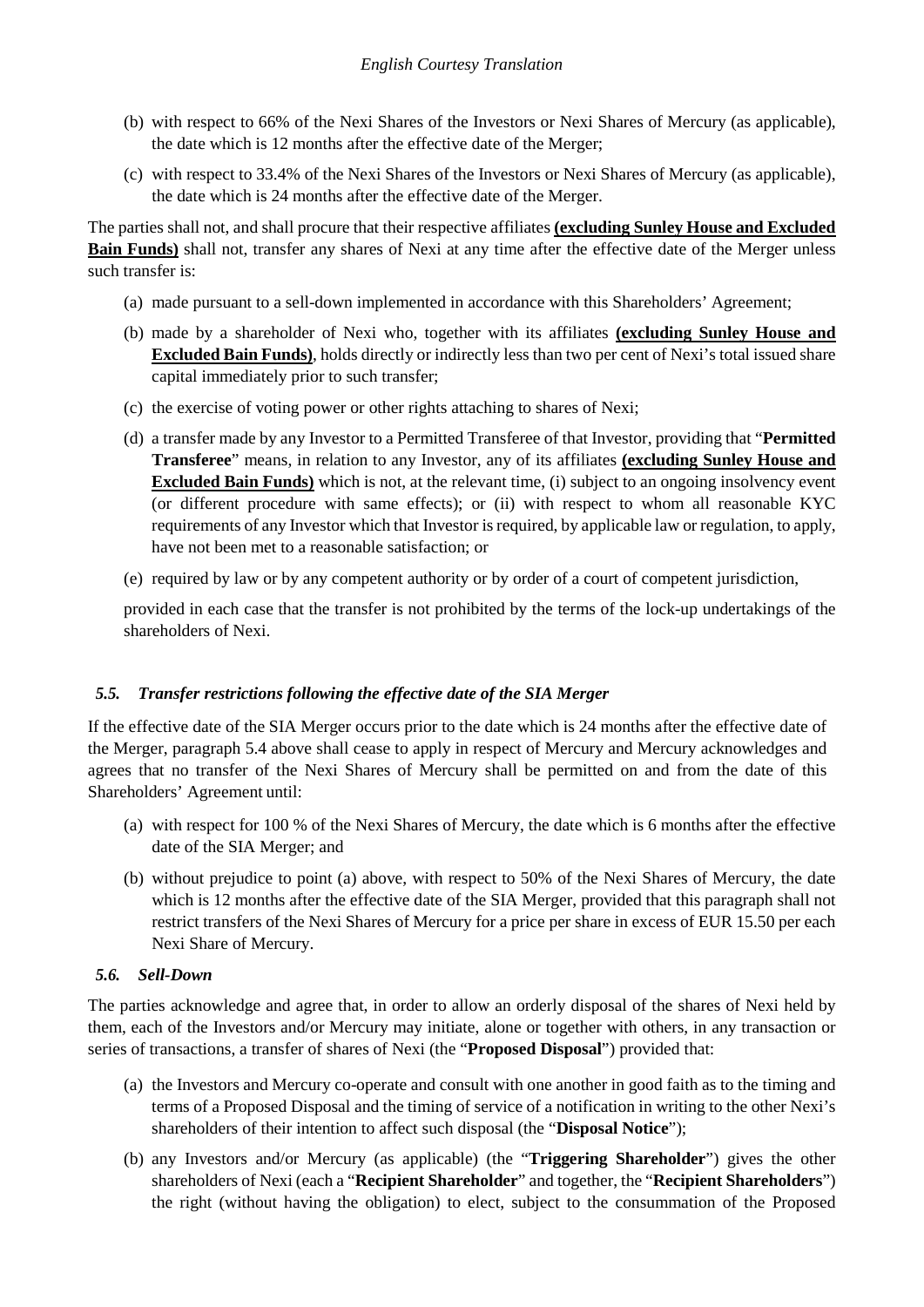### *English Courtesy Translation*

Disposal, to participate in the Proposed Disposal at the same price and on the same terms and conditions, with respect to such number of shares of Nexi as is equivalent to their Disposal Percentage (or such other number of shares of Nexi that the shareholders of Nexi between them shall mutually agree for any particular Proposed Disposal) (the "**Tag-Along Right**").

The Triggering Shareholder shall notify the Disposal Notice, that must include the information below:

- (a) the structure of the Proposed Disposal (including whether it is an accelerated bookbuilding, bought deal or single purchaser transaction);
- (b) the aggregate number of shares of Nexi that are proposed to be transferred by the Triggering Shareholder (which can be expressed as a minimum and maximum range);
- (c) the number of shares of Nexi and (if different) the number of Qualifying Nexi Securities held by the Triggering Shareholder on the date of the Disposal Notice (which shall be freely transferrable and able to be transferred free from other third party rights or other encumbrances);
- (d) if a proposed purchaser or bank has been identified, the identity of such purchaser or bank; and
- (e) if known, the proposed purchase price (including if the consideration will consist in part or in whole of assets other than cash.

"**Qualifying Nexi Securities**" means shares of Nexi which at the relevant time (i) are not subject to transfer restrictions pursuant to any lock-up undertakings of shareholders of Nexi, (ii) are not subject to any contractual right(s) granted in favour of any third party which either (x) have at the relevant time been exercised and require the relevant shares of Nexi to be transferred to such third party, or (y) require the relevant shares of Nexi to be reserved for transfer on exercise thereof; and (iii) are not earmarked or reserved for transfer pursuant to any obligation existing as at the date of this Shareholders' Agreement which has been fairly disclosed to H&F.

Each Recipient Shareholder shall respond in writing (such written response being a "**Participation Notice**") to the Triggering Shareholder as soon as reasonably possible and, in any event, within five (5) business days of receipt of the Disposal Notice (the "**Response Period**"), confirming whether such Recipient Shareholder intends to participate in the Proposed Disposal at the same price and on the same terms and conditions set out in the Disposal Notice, such entitlement to participate being pro-rated in accordance with the Disposal Percentages and the number of shares of Nexi that are proposed to be transferred by the Triggering Shareholder (or such higher or lower number as may be subsequently agreed between the shareholders of Nexi participating in the Proposed Disposal), and it being acknowledged that the number of shares of Nexi held by the parties that are to be the subject of the Proposed Disposal may be subject to scale back, on a *pro rata* basis, as a result of the participation of the Management Vehicles in the Proposed Disposal pursuant to the Management Sell-Down Letter. The Participation Notice shall specify the number of shares of Nexi and (if different) the number of Qualifying Nexi Securities which are held by the relevant Recipient Shareholder (that shall be freely transferable and able to be transferred free from other third party rights or other encumbrances).

If a Recipient Shareholder has not responded to the Triggering Shareholder within the Response Period, it shall be deemed to have irrevocably declined to participate in the Proposed Disposal. A Recipient Shareholder that has declined to participate in the Proposed Disposal or is deemed to have declined the Proposed Disposal is referred to herein as a "**Non-Participating Shareholder**", and a Recipient Shareholder that has agreed to participate in the Proposed Disposal is referred to herein as a "**Participating Shareholder**", and such references shall in each case only apply in respect of the Proposed Disposal that is the subject of the relevant Disposal Notice and shall not prejudice the right of a Nexi's shareholder to participate in any subsequent Proposed Disposal.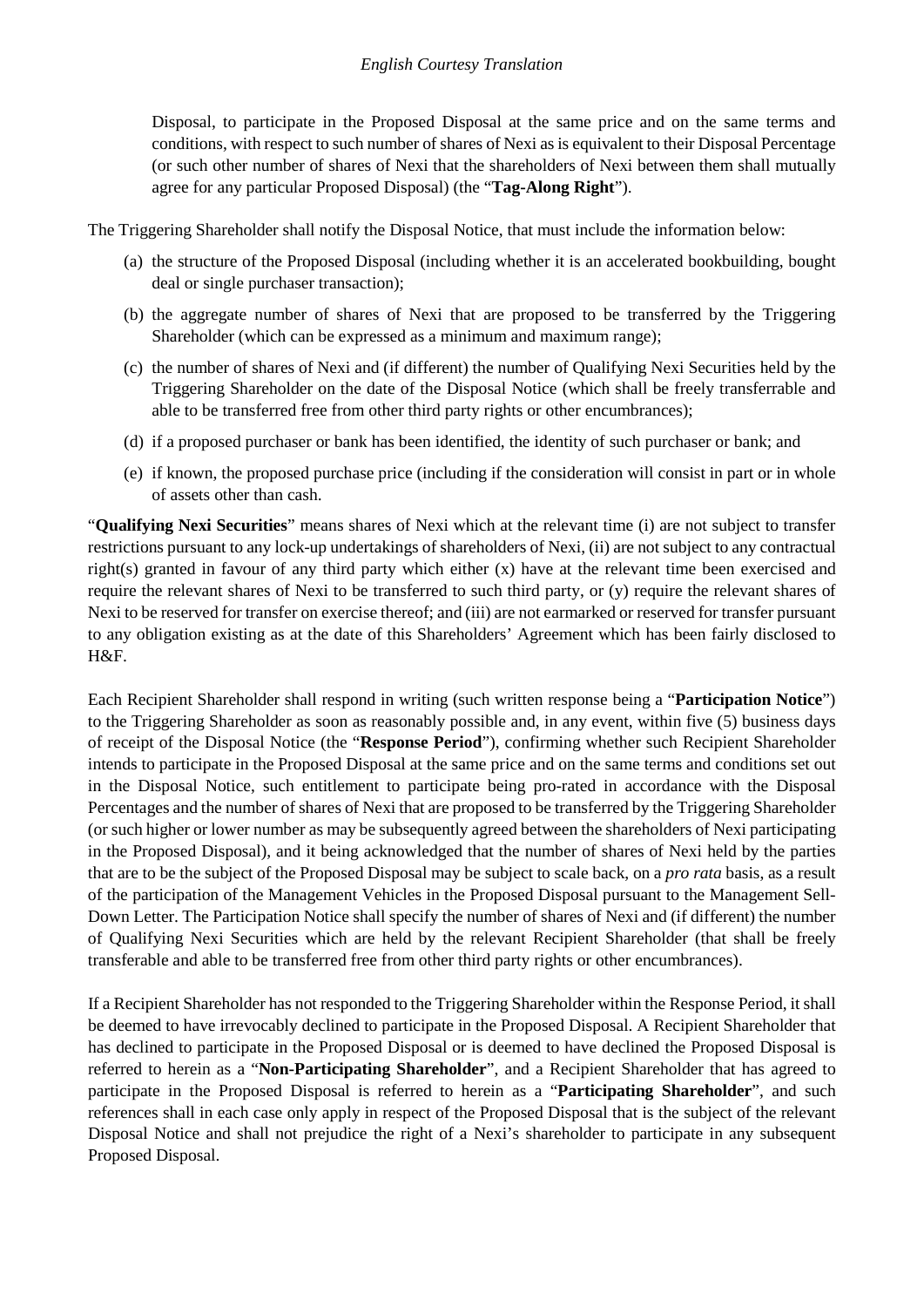## *English Courtesy Translation*

If one or more Recipient Shareholders has: (a) confirmed that it does not intend to participate in the Proposed Disposal; or (b) not responded within the Response Period, the Triggering Shareholder and any Participating Shareholders (as applicable) may proceed with the Proposed Disposal on the terms set out in the Disposal Notice, provided that if a binding agreement in relation to such Proposed Disposal has not been entered into between five (5) and twenty (20) business days of the date of delivery of the Disposal Notice, the Triggering Shareholder and any Participating Shareholders (as applicable) shall not proceed with the Proposed Disposal.

If one or more Recipient Shareholder has confirmed in a Participation Notice that it intends to participate in the Proposed Disposal, the Triggering Shareholder and the Participating Shareholder(s) shall, throughout the Disposal Period:

- (a) co-operate and act jointly in the determination of the terms and conditions of the Proposed Disposal, including, but not limited to, with regard to timing, structure, size, pricing parameters, bank syndicates and identity of purchasers and lock-up arrangements;
- (b) take all such action may be reasonably necessary, desirable or appropriate to consummate the Proposed Disposal; and
- (c) subject to the Triggering Shareholder or the Participating Shareholder(s) having entered into a binding agreement in relation to the Proposed Disposal, not terminate, or take any action which is reasonably likely to result in the termination of, the Proposed Disposal, without the prior written agreement of all other shareholders of Nexi participating in the Proposed Disposal.

If the number of shares of Nexi to be transferred is for any reason less than the number of all shares of Nexi proposed to be transferred pursuant to the Disposal Notice, then the number of shares of Nexi to be transferred by each participating shareholders of Nexi shall be adjusted *pro rata* in line with Disposal Percentage of each shareholder of Nexi.

Each shareholder of Nexi may, at any time prior to the entering into of a binding agreement in relation to the Proposed Disposal, decide not to proceed with a Proposed Disposal, by giving written notice to the other shareholders participating in the Proposed Disposal, provided that the other shareholder(s) may still decide to proceed with the Proposed Disposal without such shareholder of Nexi.

Without prejudice to the lock-up undertakings, each shareholder of Nexi, including any Non-Participating Shareholder(s), undertakes that it shall enter into customary lock-up arrangements in respect of its shares of Nexi (the "**Underwriter Lock-Up**"), provided always that:

- (a) no such Underwriter Lock-Up shall restrict any transfers to affiliates **(excluding Sunley House and Excluded Bain Funds)** who adhere to the Underwriter Lock-Up, or different permitted transfers under the Shareholders' Agreement;
- (b) any Underwriter Lock-Up applicable to a party shall be for a period not exceeding ninety (90) calendar days commencing on the date of completion of the Proposed Disposal (or, possibly, a shorter period); and
- (c) to the extent that the Underwriter Lock-Up of a party in relation a Proposed Disposal is released, waived or terminated, the Underwriter Lock- Ups entered into by the other shareholders of Nexi in relation to such Proposed Disposal shall also automatically be released, waived or terminated on the same terms.

## **6. Duration of the Shareholders' Agreement**

The Shareholders' Agreement, governed by English law, was entered into on November 15, 2020 and shall be effective starting from the effective date of the Merger, until the third anniversary of the same.